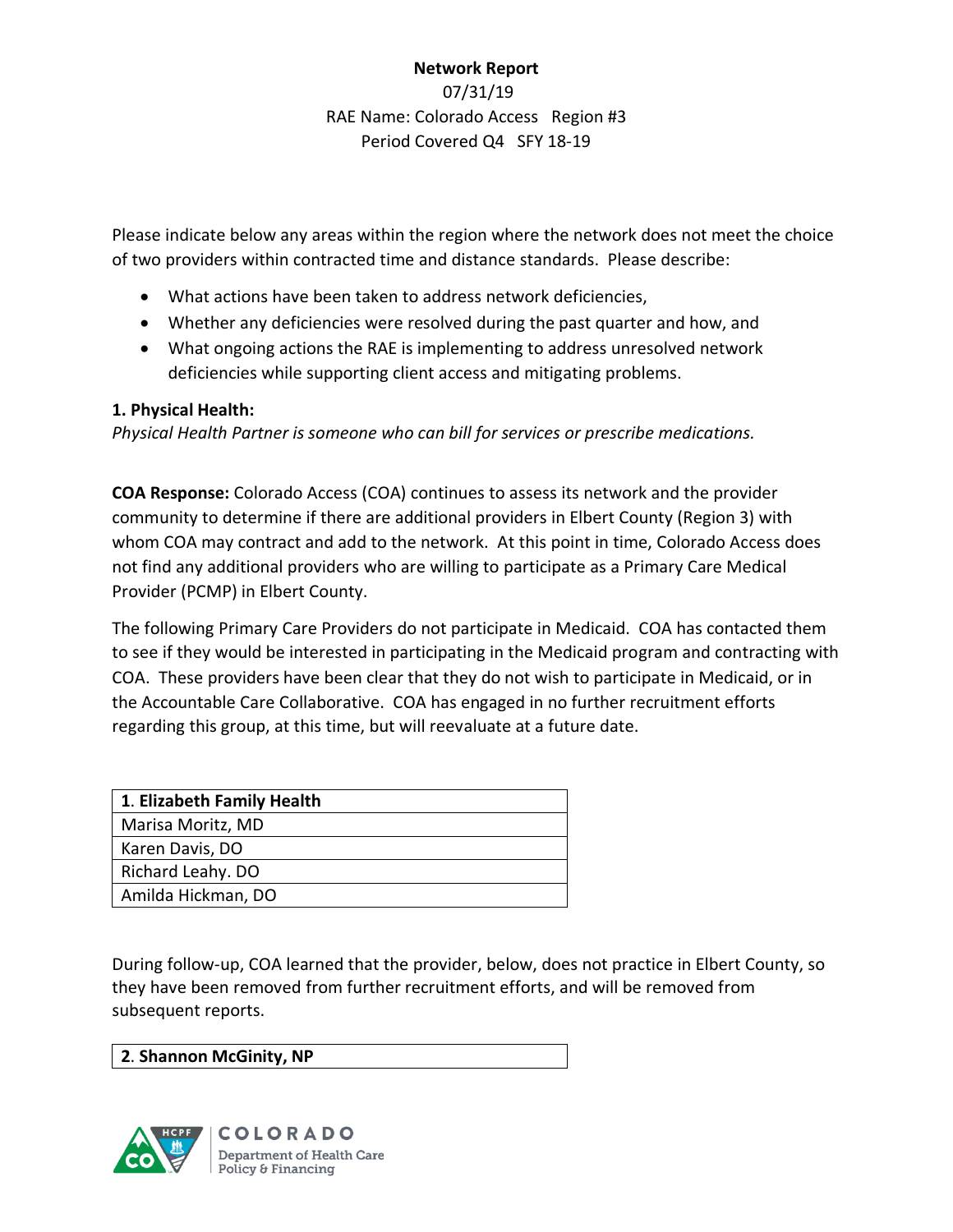# **ACC Network Adequacy Report**  UPDATED: 7/31/19 RAE Name: Colorado Access Region # 3 Period Covered Q4 SFY 18-19

## **2. Behavioral Health**

*Licensed Behavioral Clinician means a provider who is clinical social worker licensed pursuant to CRS 12-43-404, marriage and family therapist licensed pursuant to CRS 12-43-504, professional counselor licensed pursuant to CRS 12-43-603, addiction counselor licensed pursuant to CRS 12- 43-804, or psychologist (Psy.D/Ph.D) licensed pursuant to CRS 12-43-304.*

*Licensed Behavioral Health Practitioner means a provider who is advanced practice nurse licensed pursuant to CRS 12-38-111.5, physician/psychiatrist licensed pursuant to CRS 12-36- 101, or physician assistant license pursuant to CRS 12-36-106.*

**COA Response:** The following behavioral health providers have been contacted to see if they would be interested in participating in the Medicaid program and contracting with COA. Two of the providers do no participate in Medicaid and are not interested in Medicaid or contracting with COA. There are two providers with whom COA has followed up; but as of this report, COA has not received a response. COA will continue to follow-up with the providers who have not responded with a firm "no."

| Provider            | <b>Status</b>                                                                | Follow-up       |
|---------------------|------------------------------------------------------------------------------|-----------------|
|                     | This provider is in-network through a<br>contract with The Center for Valued |                 |
|                     | Living in Aurora, CO. She also practices                                     | No. Will be     |
|                     | in Elbert county and COA members                                             | removed from    |
|                     | have access to her services in Elbert                                        | subsequent      |
| Theresa London, LPC | County.                                                                      | reports.        |
|                     |                                                                              | No. Will be     |
|                     |                                                                              | removed from    |
|                     | Does not see Medicaid, and not                                               | subsequent      |
| David Durtschi, LPC | interested.                                                                  | reports.        |
|                     |                                                                              | No. Will be     |
|                     |                                                                              | removed from    |
|                     | Does not see Medicaid, and not                                               | subsequent      |
| Cheryl Prevot, LCSW | interested.                                                                  | reports.        |
|                     |                                                                              | Contact was     |
|                     |                                                                              | attempted again |
|                     |                                                                              | on 7/10 via     |
| Heather Reck, LPC   | Provider is not validated.                                                   | phone and       |

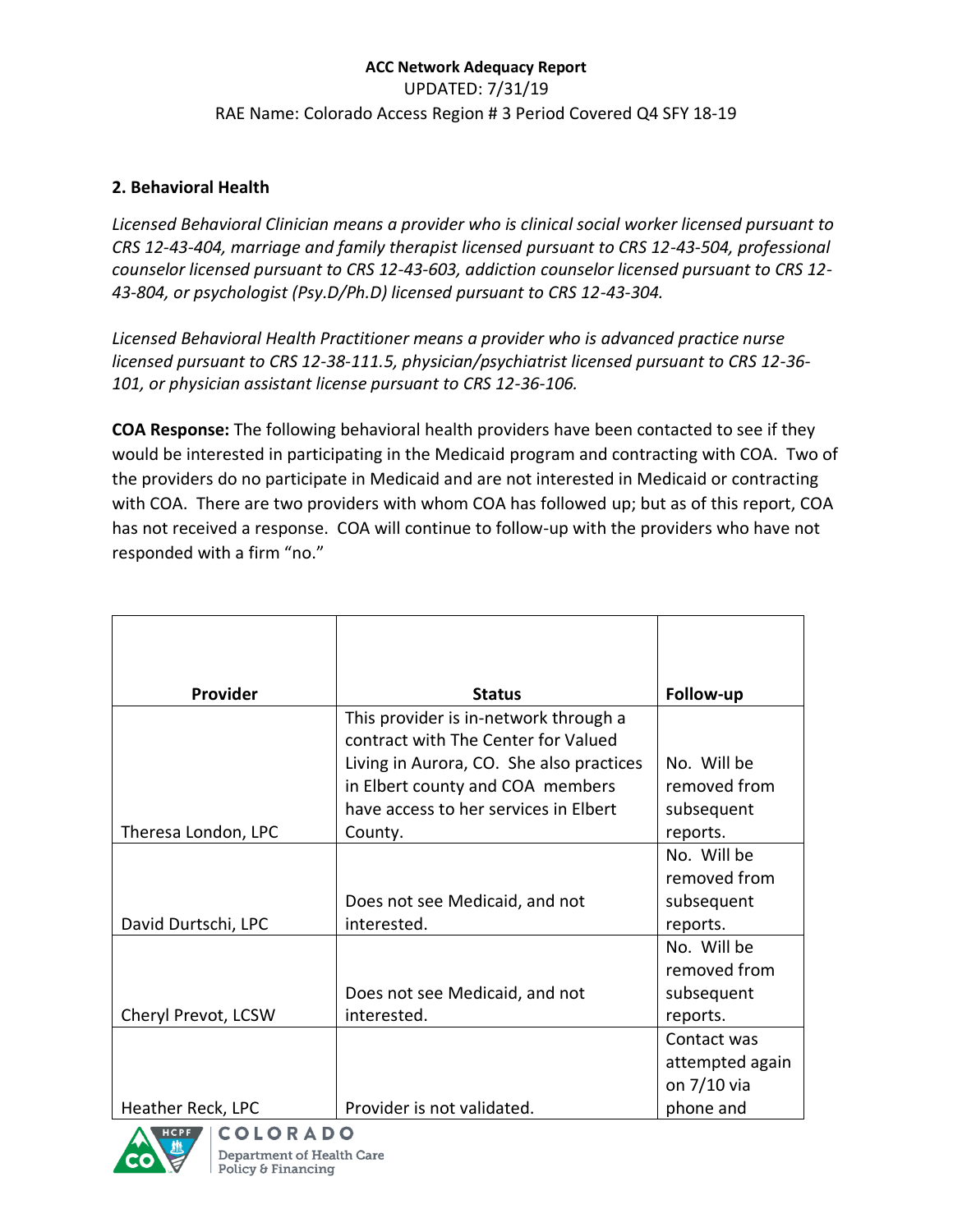#### UPDATED: 7/31/19 RAE Name: Colorado Access Region # 3 Period Covered Q4 SFY 18-19

|                      |                                          | email. No    |
|----------------------|------------------------------------------|--------------|
|                      |                                          | response.    |
|                      |                                          | No. Will be  |
|                      |                                          | removed from |
| Sara Van Anrooy, MD  | Does not accept insurance or Medicaid.   | subsequent   |
| (psychiatrist)       | Only take private pay.                   | reports.     |
|                      | This provider is in-network through a    |              |
|                      | contract with Centennial Mental Health   | No. Will be  |
|                      | in Sterling, CO. She also practices in   | removed from |
|                      | Elbert county and COA members have       | subsequent   |
| Sheila Robinson, LPC | access to her services in Elbert County. | reports      |

|                  |                                  | Yes. COA will |
|------------------|----------------------------------|---------------|
|                  |                                  | work on a     |
|                  |                                  | contract and  |
|                  |                                  | credentialing |
|                  |                                  | once she is   |
| Debbie Baty, LPC | Is working on getting validated. | validated.    |

Colorado Access recognizes the lack of available providers in Elbert County's five zip codes, and is conducting a geo-access study which will demonstrate adequacy of coverage within a 30-mile radius of the five Elbert County zip codes for both physical health and behavioral health. The results of this study will be included in a subsequent report.

- COA is committed to working through other means to ensure access to care and navigating services for COA members while continuing to grow the provider network. COA, for example, is working through the Elbert County Interagency Oversight Group (IOG) to bring certain services and connections to the county that might not otherwise be readily available. Elbert County IOG requested a performance measure alignment proposal for the 2020/2021 fiscal year in August 2019.
- Ongoing Health First Colorado member work with youth and families in Elbert County lead by the IOG Coordinator, including facilitated connection to care management and help with locating and accessing behavioral health providers. The Elbert County IOG served 36 COA members over the last reporting period.
- Minimum bimonthly meetings with Elbert County service organizations including local human/social services, local judicial districts, local health departments, school districts, community mental health centers, and community based organizations who offer critical services to youth and families involved in the child welfare system. COA staff are



**COLORADO** Department of Health Care Policy & Financing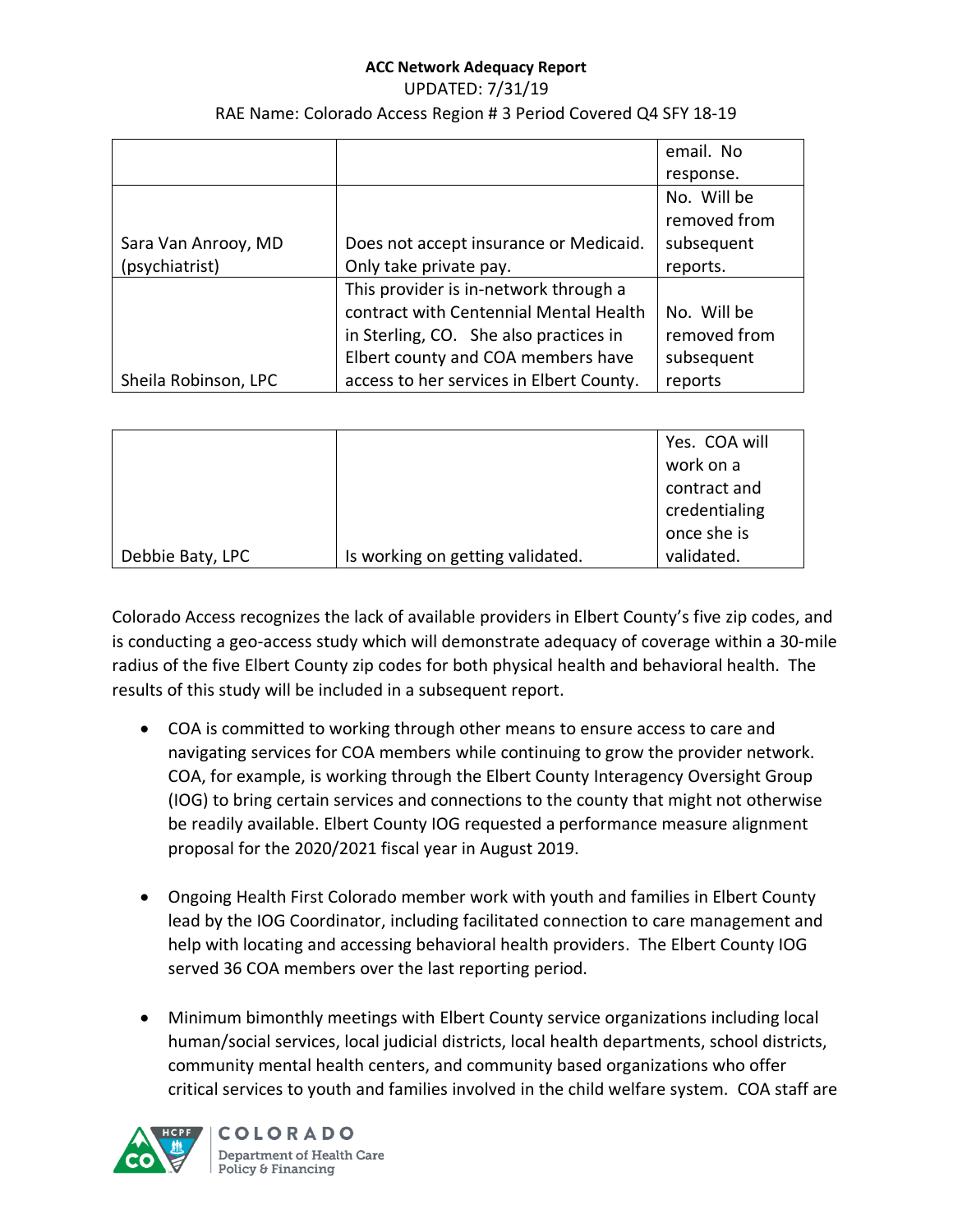UPDATED: 7/31/19

RAE Name: Colorado Access Region # 3 Period Covered Q4 SFY 18-19

working with the IOG to align service priorities and performance measures across respective contracts.

• Quarterly meetings with Colorado Department of Human Services, the lead administration agency for IOG regarding collaboration efforts and best practices for effective IOG/RAE partnership for Elbert County.

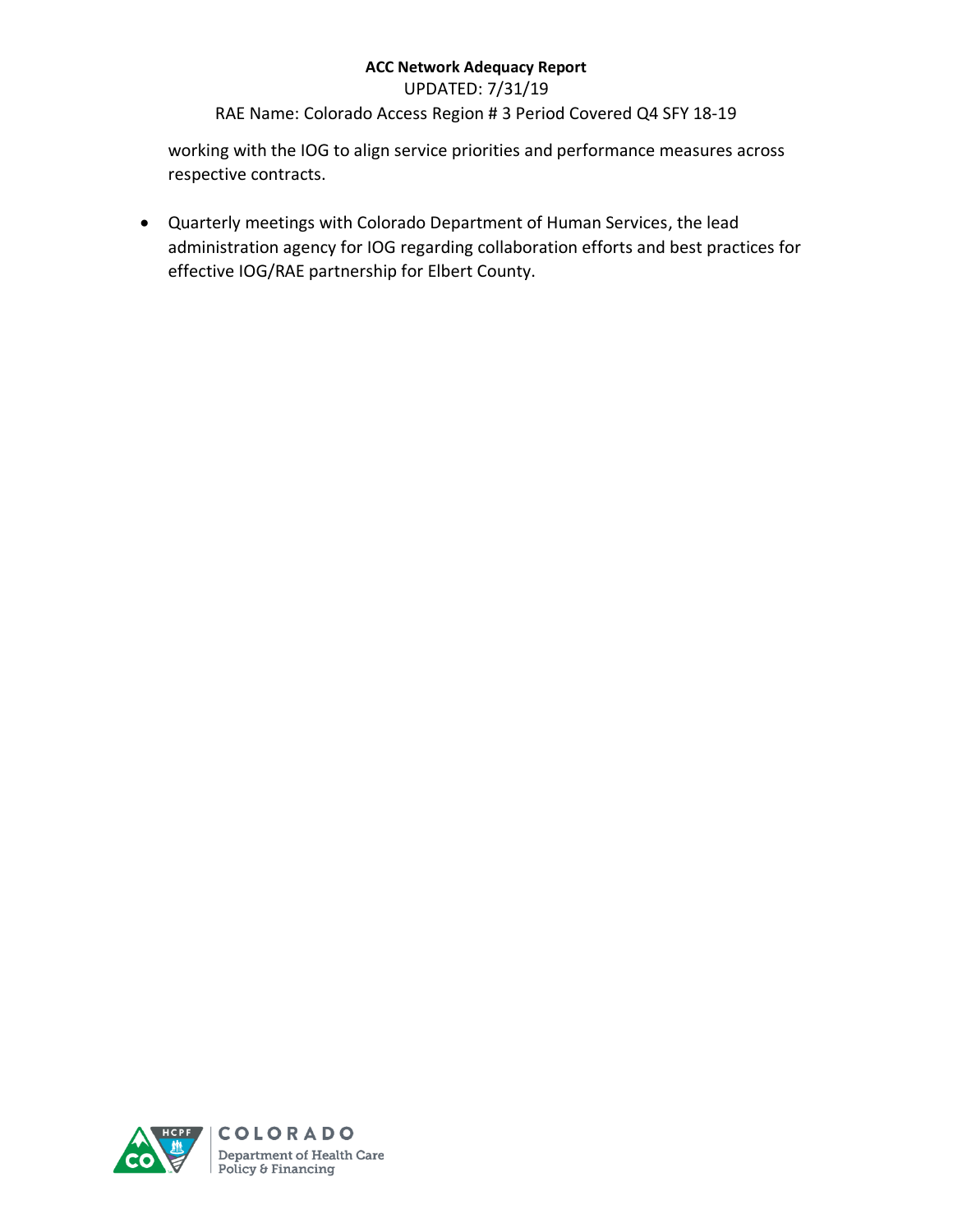### UPDATED: 7/31/19

### RAE Name: Colorado Access Region # 3 Period Covered Q4 SFY 18-19

## **1. Please complete the tables for all of the providers in your network.**

**COA Response:** The below tables have been intentionally left blank. The information requested can be found in Appendix I PH R3 Q4 and Appendix II BH R3 Q4, both included with this report submission.

NOTE: For the Physical Health Provider Type, please enter either: Adult Primary Care, Family Medicine, Pediatric Primary Care, OB/GYN, CMHC, or Other.

|                                                                                 | PHYSICAL HEALTH |                      |                                   |                     |                            |                                        |                                      |                           |
|---------------------------------------------------------------------------------|-----------------|----------------------|-----------------------------------|---------------------|----------------------------|----------------------------------------|--------------------------------------|---------------------------|
| <b>Network</b><br>Provider<br>(Practice sites)<br>- list the<br>billing ID here | County          | <b>Provider Type</b> | Number of<br><b>Practitioners</b> | <b>New Provider</b> | Left the<br><b>Network</b> | <b>Accepting New</b><br><b>Clients</b> | <b>Provides after-</b><br>hours care | *Single Case<br>Agreement |
|                                                                                 |                 |                      |                                   |                     |                            | Please Check if applicable             |                                      |                           |
|                                                                                 |                 |                      |                                   |                     |                            |                                        |                                      |                           |
|                                                                                 |                 |                      |                                   |                     |                            |                                        |                                      |                           |
|                                                                                 |                 |                      |                                   |                     |                            |                                        |                                      |                           |
|                                                                                 |                 |                      |                                   |                     |                            |                                        |                                      |                           |
|                                                                                 |                 |                      |                                   |                     |                            |                                        |                                      |                           |
|                                                                                 |                 |                      |                                   |                     |                            |                                        |                                      |                           |
|                                                                                 |                 | Sub-Total            |                                   |                     |                            |                                        |                                      |                           |

\* There were no Single Case Agreements for this reporting period.

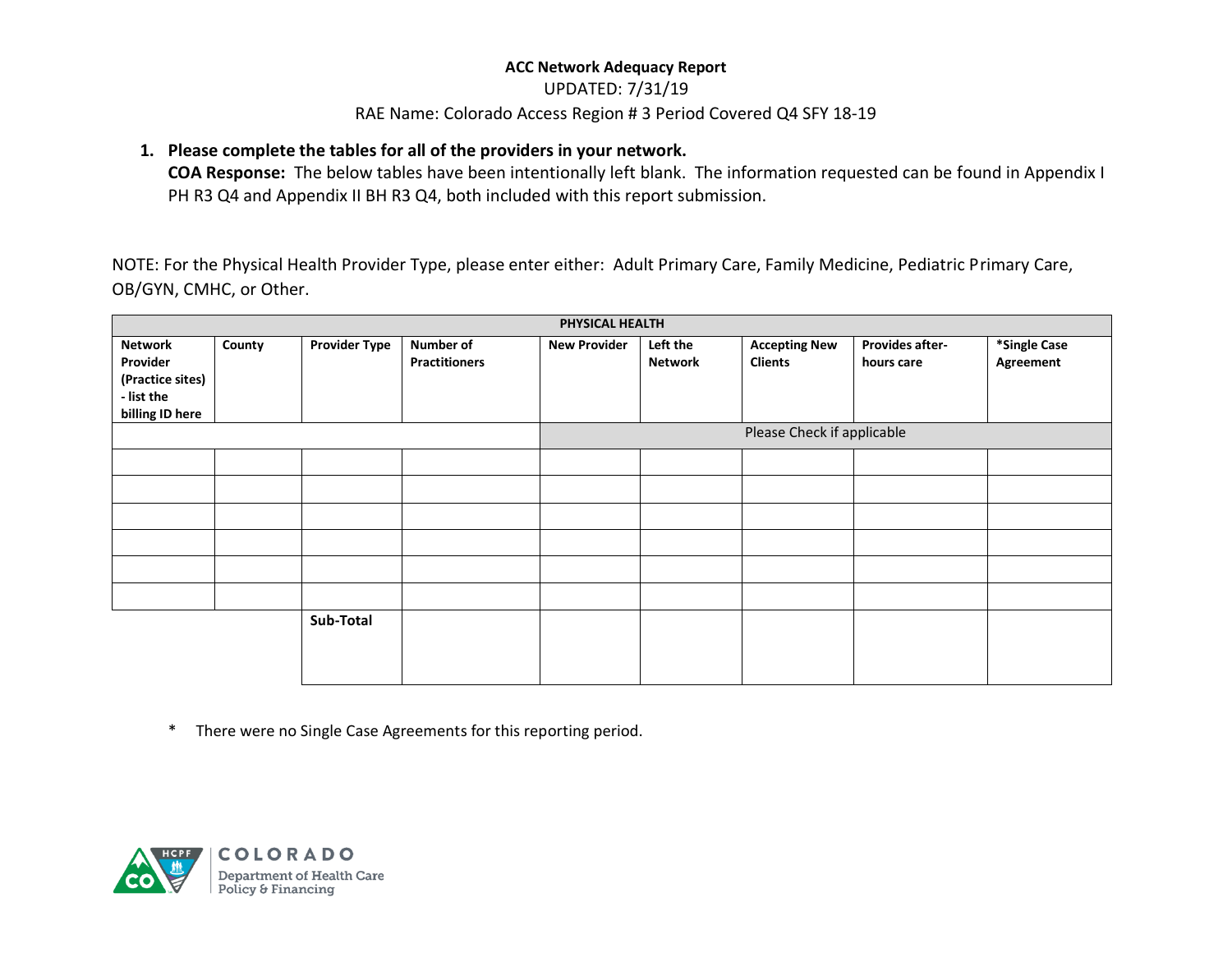## UPDATED: 7/31/19 RAE Name: Colorado Access Region # 3 Period Covered Q4 SFY 18-19

NOTE: For the Behavioral Health Provider Types, please enter either: Adult Mental Health Provider, Pediatric Mental Health Provider, Substance Use Provider, Psychiatrist, Child Psychiatrist, Psychiatric Prescriber, or Other.

| <b>BEHAVIORAL HEALTH</b>                          |        |                         |                                                                                                        |                 |                            |                                        |                                        |                           |                                       |
|---------------------------------------------------|--------|-------------------------|--------------------------------------------------------------------------------------------------------|-----------------|----------------------------|----------------------------------------|----------------------------------------|---------------------------|---------------------------------------|
| <b>Network</b><br>Provider<br>(Practice<br>sites) | County | Provider<br><b>Type</b> | The Number of<br>Licensed<br><b>Behavioral Health</b><br><b>Practitioners and</b><br><b>Clinicians</b> | New<br>Provider | Left the<br><b>Network</b> | <b>Accepting New</b><br><b>Clients</b> | <b>Provides</b><br>after-hours<br>care | *Single Case<br>Agreement | Located in<br><b>PCMP</b><br>Practice |
|                                                   |        |                         |                                                                                                        |                 |                            | Please Check if applicable             |                                        |                           |                                       |
|                                                   |        |                         |                                                                                                        |                 |                            |                                        |                                        |                           |                                       |
|                                                   |        |                         |                                                                                                        |                 |                            |                                        |                                        |                           |                                       |
|                                                   |        |                         |                                                                                                        |                 |                            |                                        |                                        |                           |                                       |
|                                                   |        |                         |                                                                                                        |                 |                            |                                        |                                        |                           |                                       |
|                                                   |        |                         |                                                                                                        |                 |                            |                                        |                                        |                           |                                       |
|                                                   |        |                         |                                                                                                        |                 |                            |                                        |                                        |                           |                                       |
|                                                   |        | Sub-Total               |                                                                                                        |                 |                            |                                        |                                        |                           |                                       |

\* There were no Single Case Agreements for this reporting period.

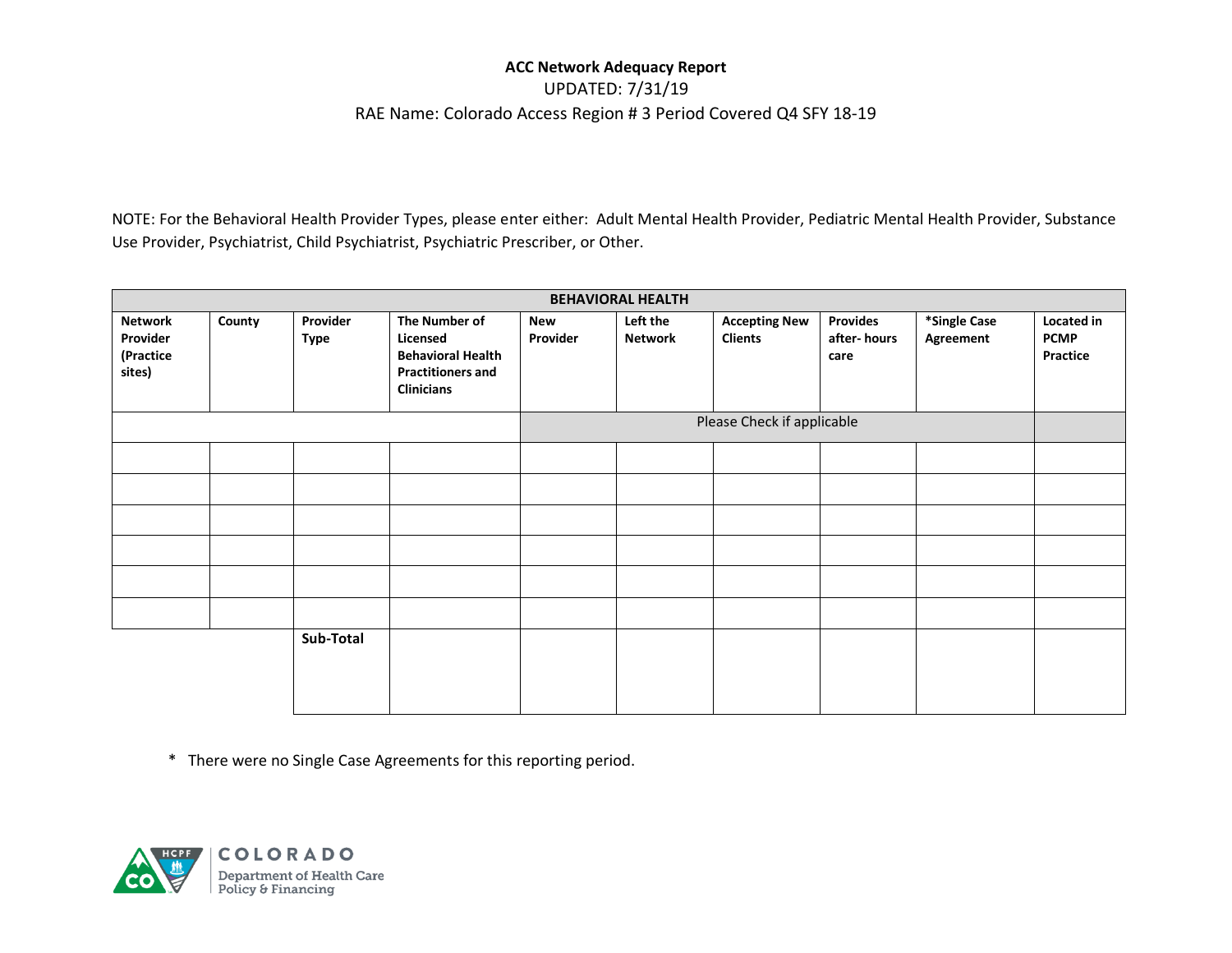UPDATED: 7/31/19 RAE Name: Colorado Access Region # 3 Period Covered Q4 SFY 18-19

# **2. Please indicate the practitioner to client ratios in each county of your region**

| <b>PHYSICAL HEALTH</b> |                                   |                                             |                                               |                                                   |                                            |  |  |
|------------------------|-----------------------------------|---------------------------------------------|-----------------------------------------------|---------------------------------------------------|--------------------------------------------|--|--|
| County                 | Number of<br><b>Practitioners</b> | <b>Number of Enrolled</b><br><b>Members</b> | <b>Ratio for Adult</b><br><b>Practitioner</b> | <b>Ratio for Pediatric</b><br><b>Practitioner</b> | <b>Ratio for Mid-Level</b><br>Practitioner |  |  |
| Adams                  | 535                               | 131,826                                     | 1:488                                         | 1:483                                             | 1:697                                      |  |  |
| Arapahoe               | 774                               | 112,654                                     | 1:407                                         | 1:287                                             | 1:346                                      |  |  |
| Douglas                | 407                               | 25,099                                      | 1:172                                         | 1:111                                             | 1:157                                      |  |  |
| Elbert                 | 3                                 | 3,834                                       | 1:3735                                        | 1:3735                                            | 1:1868                                     |  |  |
| Sub-<br>Total          | 1,719                             | 273,314                                     | 1:394                                         | 1:306                                             | 1:434                                      |  |  |